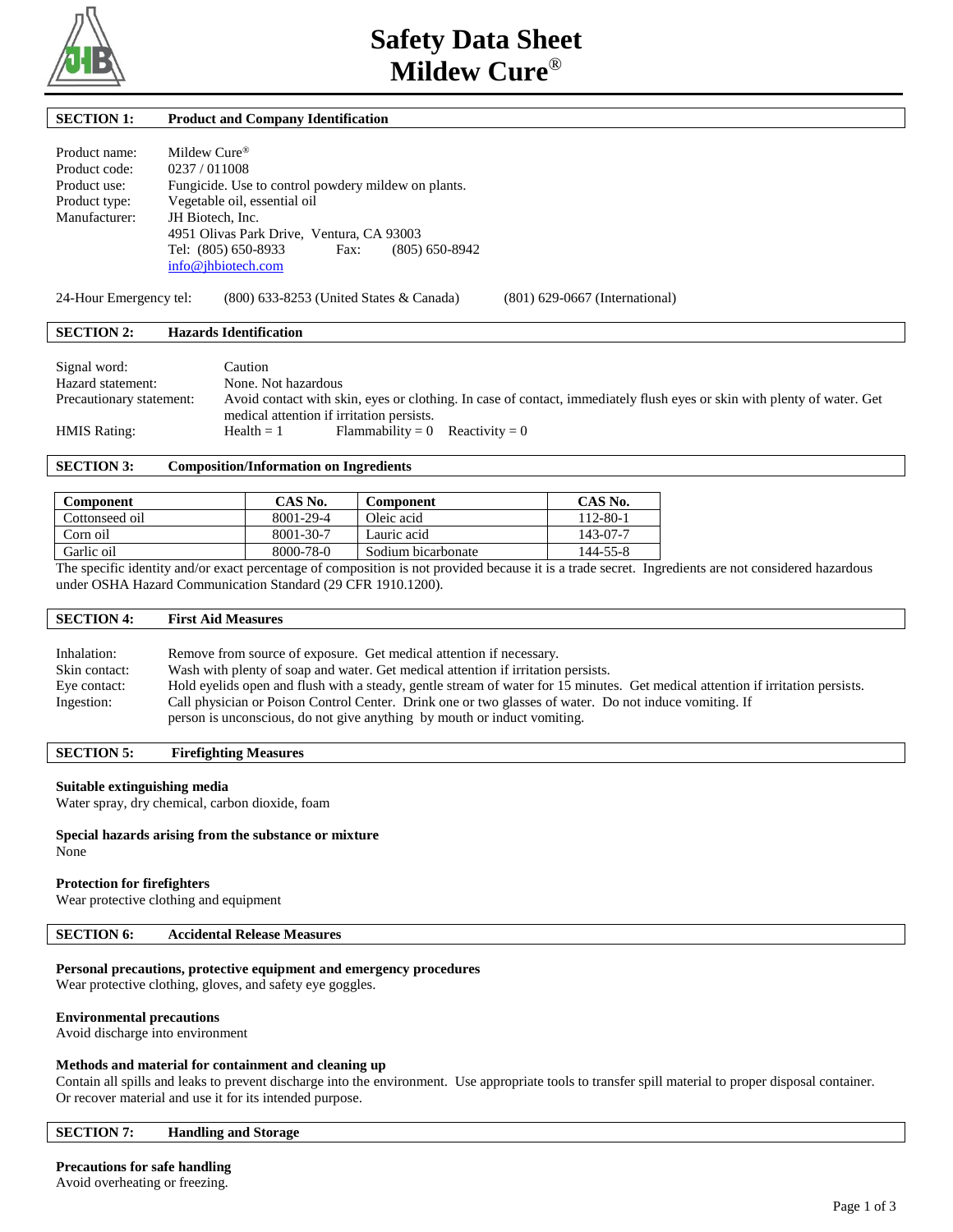

# **Safety Data Sheet Mildew Cure**®

### **Conditions for safe storage, including any incompatibilities**

Store in a cool, dry, well-ventilated area away from direct sunlight. Keep containers tightly closed when not in use.

### **SECTION 8: Exposure Controls/Personal Protection**

#### **Exposure controls**

Product has no occupational exposure limits. Avoid inhaling dusts or vapors. Practice good industrial hygiene and safety.

## **Personal protection**

| Eye protection:         | Eye protection is not required. To avoid contact with eyes, use safety eye goggles.       |
|-------------------------|-------------------------------------------------------------------------------------------|
| Skin protection:        | Wear protective clothing as necessary to minimize contact. Use chemical resistant gloves. |
| Respiratory protection: | Not required. Wear approved respiratory equipment if necessary.                           |

# **SECTION 9: Physical and Chemical Properties**

# **Information on basic physical and chemical properties**

| Appearance                     | Cloudy, white color                  | Vapor pressure                   | Not applicable    |
|--------------------------------|--------------------------------------|----------------------------------|-------------------|
| Odor                           | Garlic odor                          | Vapor density                    | Not applicable    |
| pH                             | $6 - 8$                              | <b>Relative density</b>          | $0.98$ g/ml       |
| <b>Physical state</b>          | Liquid                               | <b>Solubility</b>                | Not water soluble |
| Melting point / Freezing point | $0^{O}C / 32^{O}F$                   | <b>Partition coefficient</b>     | Not applicable    |
| <b>Boiling point</b>           | $100^{\circ}$ C / 212 <sup>o</sup> F | <b>Auto-ignition temperature</b> | Not applicable    |
| <b>Flash point</b>             | Not applicable                       | <b>Decomposition temperature</b> | Not applicable    |
| <b>Evaporation rate</b>        | Not applicable                       | Viscositv                        | Lightly viscous   |
| <b>Flammability</b>            | Non-flammable                        | <b>Explosive properties</b>      | Non-explosive     |
| <b>Explosive limits</b>        | Not applicable                       | <b>Oxidizing properties</b>      | Non-oxidizer      |

## **SECTION 10: Stability and Reactivity**

# **Reactivity**

None

## **Chemical stability**

Product is stable.

#### **Possibility of hazardous reactions**

Under normal conditions, hazardous reaction will not occur.

#### **Conditions to avoid** Avoid heat

# **Incompatible materials**

Not available

## **Hazardous decomposition products**

No known hazardous decomposition products.

# **SECTION 11: Toxicological Information**

# **Information on toxicological effects**

| Acute toxicity:        | May be harmful if swallowed          |
|------------------------|--------------------------------------|
| Irritation:            | May cause irritation                 |
| Corrosivity:           | Not known to be corrosive.           |
| Sensitization:         | Not known to cause sensitization     |
| Dose toxicity:         | Not known to be toxic                |
| Carcinogenicity:       | Not known to be carcinogenic         |
| Mutagenicity:          | Not known to be mutagenic            |
| Reproductive toxicity: | Not known to cause reproductive harm |
|                        |                                      |

# **SECTION 12: Ecological Information**

# **Ecotoxicity**

Not considered hazardous.